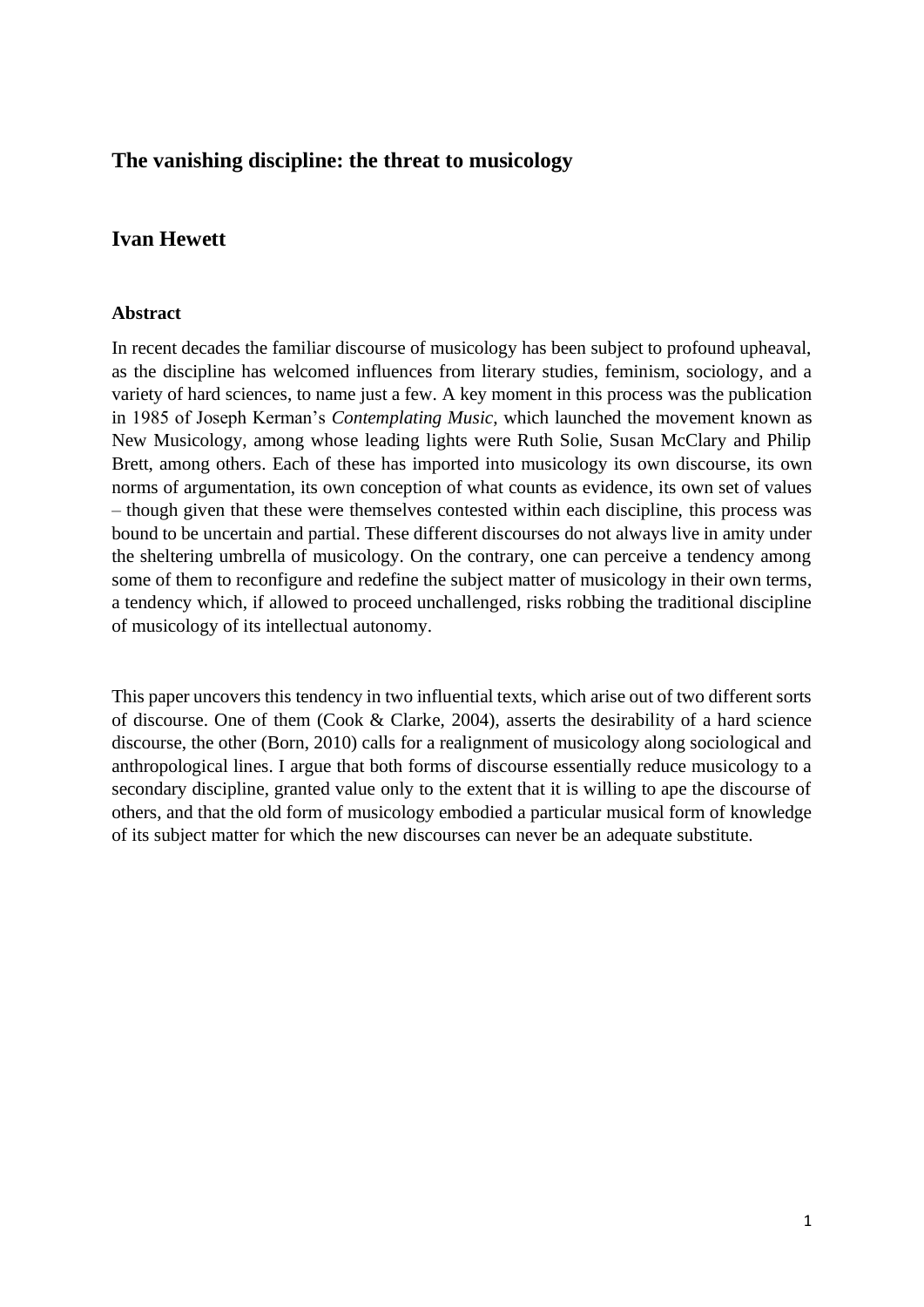## **1. Introduction**

What are the values that drive the discipline of musicology nowadays? The question is fraught with the same difficulty that attends any enquiry into a field of human creativity, namely that the activity is itself the expression of a set of values. Musicians, of whatever kind and from whatever culture, are driven to do what they do by a plurality of motivations: economic necessity, duty (religious or social), a relish for and interest in the materials of music and the enjoyment of the skills required to make them audible, and that peculiar sense of psychic compulsion expressed in the phrase 'I make music because I have to.' But alongside these things there is a sense that that what they do is also valuable, even necessary. This sense of value *tout court* is the essential adjunct. By this I mean a conception, manifested in concrete observable behaviours as much as in 'states of mind', that music and music-making are worthy of immense time, effort and communal and individual resources, beyond what is required by the purely pragmatic uses of music in ceremonial, entertainment, ritual, etc. It may be objected that this conception is otiose, and that any given manifestation of music-making can be accounted for pragmatically—in other words, the value of music is precisely equivalent to the degree of its utility. But this is to declare the question of value closed and settled, before it has even been raised. We have enough evidence of many different kinds to suggest that music-making can acquire a value in itself, in other words that it can be, and often is, an intrinsic good.<sup>1</sup>

Not every act of music-making falls into that category. It is all too easy to find examples of music-making that fall into the opposite category of the narrowly pragmatic, or even cynically commercial. How can one distinguish between them? One might hazard the hypothesis that music-making takes on an intrinsic value only when the way in which it is carried out manifests other values beyond the purely pragmatic. For example, in the Western art tradition, the value of the music has often been bound up with its degree of professionalism, (though 'inspired amateurism' has at times been valued more highly), and in other cultures there are other, very different criteria of 'good performance.' But this is far from being the only criterion. To mention one other, it is also (in certain circumstances, at certain periods of history) bound up with the degree of originality it manifests, or to put it in another way, how far it tests the limits of a convention or genre. At other periods, such as in seventeenth-century Europe, the value of music has been judged by the criteria of seemliness or appropriateness.

So within a practice there may well be competing value-systems, which are reconciled not at the level of conceptual thinking but of practice. Practice can make ordered and meaningful in reality what at the conceptual level seems incoherent. The same plurality can be heard and felt in that all-important (but much contested) category of the Western tradition, the work. 2 Over time this became the locus of a new value: the supreme value of the work *qua*  work. This may indeed have been monolithic, and wielded as a weapon to defeat rival sources

<sup>1</sup> For an informative discussion of the issues see Noah Lemos, *Intrinsic Value* (Cambridge: Cambridge University Press, 1994).

<sup>2</sup> The work-concept in Western classical music was famously anatomised in Lydia Goehr, *The Imaginary Museum of Musical Works* (Oxford: OUP, 2d rev. edition 2008), a book which has spawned a large critical literature. Notable examples are Michael Talbot, ed., *The Musical Work: Reality or Invention*? (Liverpool: Liverpool University Press, 2000), Gavin Steingo, "The Musical Work Reconsidered, in Hindsight*,*" in *Current Musicology* 97 (2014), pp. 81-112.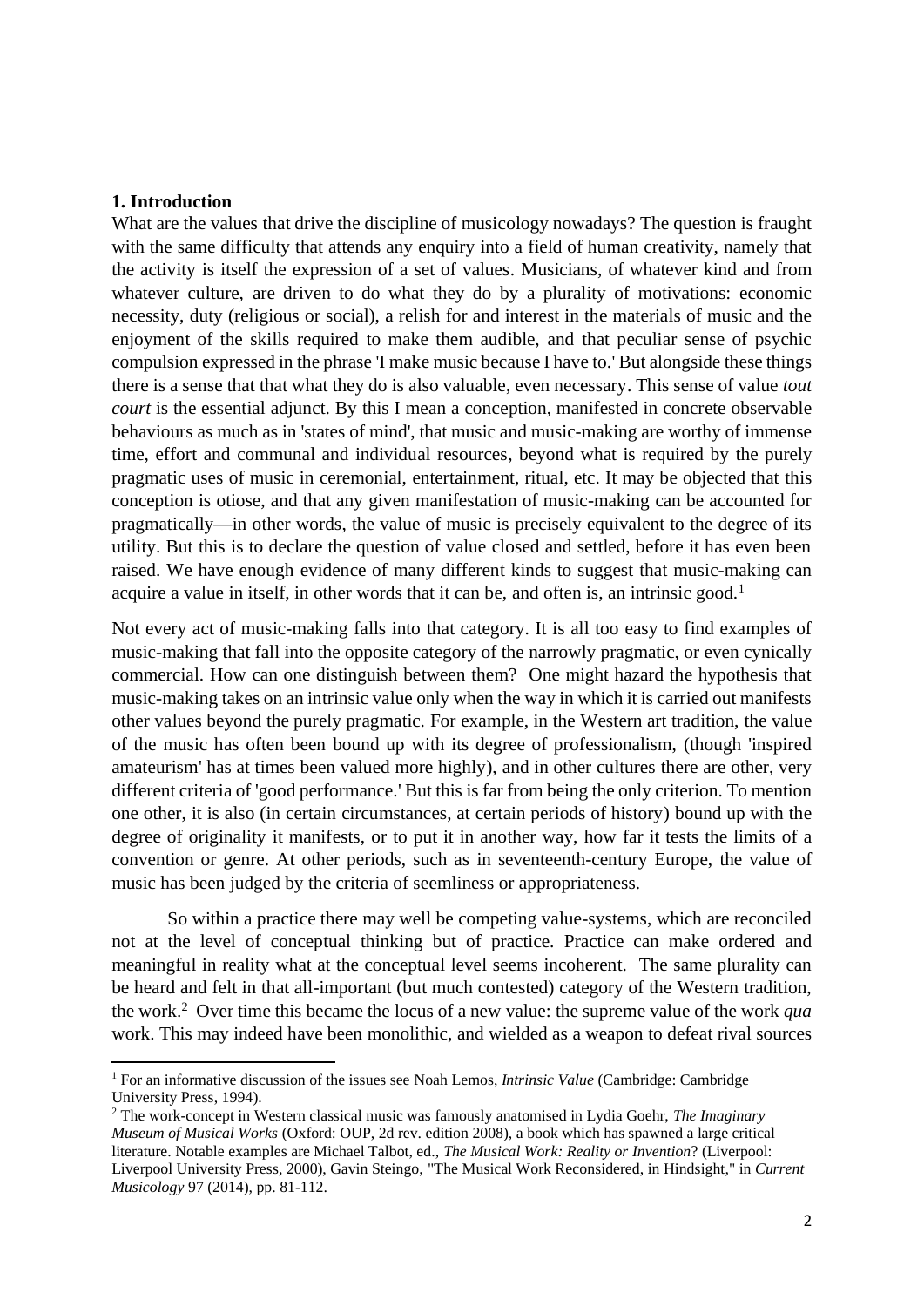of value (the spontaneity of improvisation, for example), as was shown by the increasing tendency throughout the 19th century for composers to encroach on the soloist's long-standing freedom to invent his/her own cadenzas.<sup>3</sup> But it doesn't follow that the work itself embodies, at the material level, a singular conception of value. A work can embody tensions within itself, between different values. An example: a work may manifest a high degree of professional finish, but be lacking in the accepted markers of originality, or vice versa. Another example: a work may make explicit or at least identifiable allusions to musical materials or structural processes well-established in existing traditions, but at the same time demonstrate no palpable characteristics which would distinguish it from a work which could have been composed in an earlier era. The accepted term for this sort of work is 'pastiche,' a term whose derogatory implications are a reminder that when a work does embody tensions between different values, one of those values tends to triumph. We admire the skill of the pastiche, but many of us despise its derivative qualities more.

The work, and the expressive act that makes it real, is, in short, a field of tensions, expressed at several ontological levels: motivation, causation, expressive affect. Despite its appearance of monolithic fixity, a work becomes plural the moment it enters the world of performance, as it will inevitably he heard in different ways by different audiences. To that plurality is added gradual decay, until the work is reduced to shadow or ruin by the slow attrition of time. Love is what rescues it from dissolution, and allows us to fix it if only momentarily as an object of experience in performance, and of incarnated meaning in the form of critical, verbal explication. Love may seem a curious concept to introduce into an essay on an academic discipline, but it will be central to the argument.

This leads us to the question at the heart of this essay, namely: should musicology share in the values of the music it is studying? To put it more strongly, should musicologists be motivated by a love for the thing studied?<sup>4</sup> The answer increasingly is 'no,' as we shall see, and this 'no' could be seen as a sign of the powerful influence of sociology on contemporary musicology. It was after all one of the founding fathers of modern sociology Max Weber who put forward the notion that fact and value should be kept strictly separate, in an effort to create a discipline that would be *Werturteilsfreiheit* (free of value judgements). <sup>5</sup> That attitude is faithfully maintained in the work of one notable sociologist of music, as we shall see. However, the question of whether musicology can be 'value-free' as if it were a species of sociology is actually one of the questions at issue. So we cannot assume the truth or even the utility of the *Werturteilsfreiheit* ideal at the outset. In any case, in the early decades of musicology the answer to the question of whether the discipline should share in the values of the music it was investigating was an unequivocal 'yes,' and I will argue that without that 'yes,' the ostensible subject of study becomes a chimera, always threatening to vanish from our gaze.

## **2. The Old Musicology**

<sup>3</sup> Eva Badura-Skoda, Andrew V. Jones, and William Drabkin. "Cadenza," in *Grove Music Online* (2001) (https://www.oxfordmusiconline.com/grovemusic/view/10.1093/gmo/9781561592630.001.0001/omo-9781561592630-e-0000043023.), accessed January 3, 2021.

<sup>4</sup> Nicholas Cook would say emphatically not; see his "On Qualifying Relativism," in *Musica Scientiae,* Vol 5, No. 2 (September 2001), pp. 167-189.

<sup>5</sup> Max Weber, *Max Weber on the Methodology of the Social Sciences*, trans. and eds. Edward A. Shils and Henry A. (Finch, Glencoe, IL: Free Press, 1949).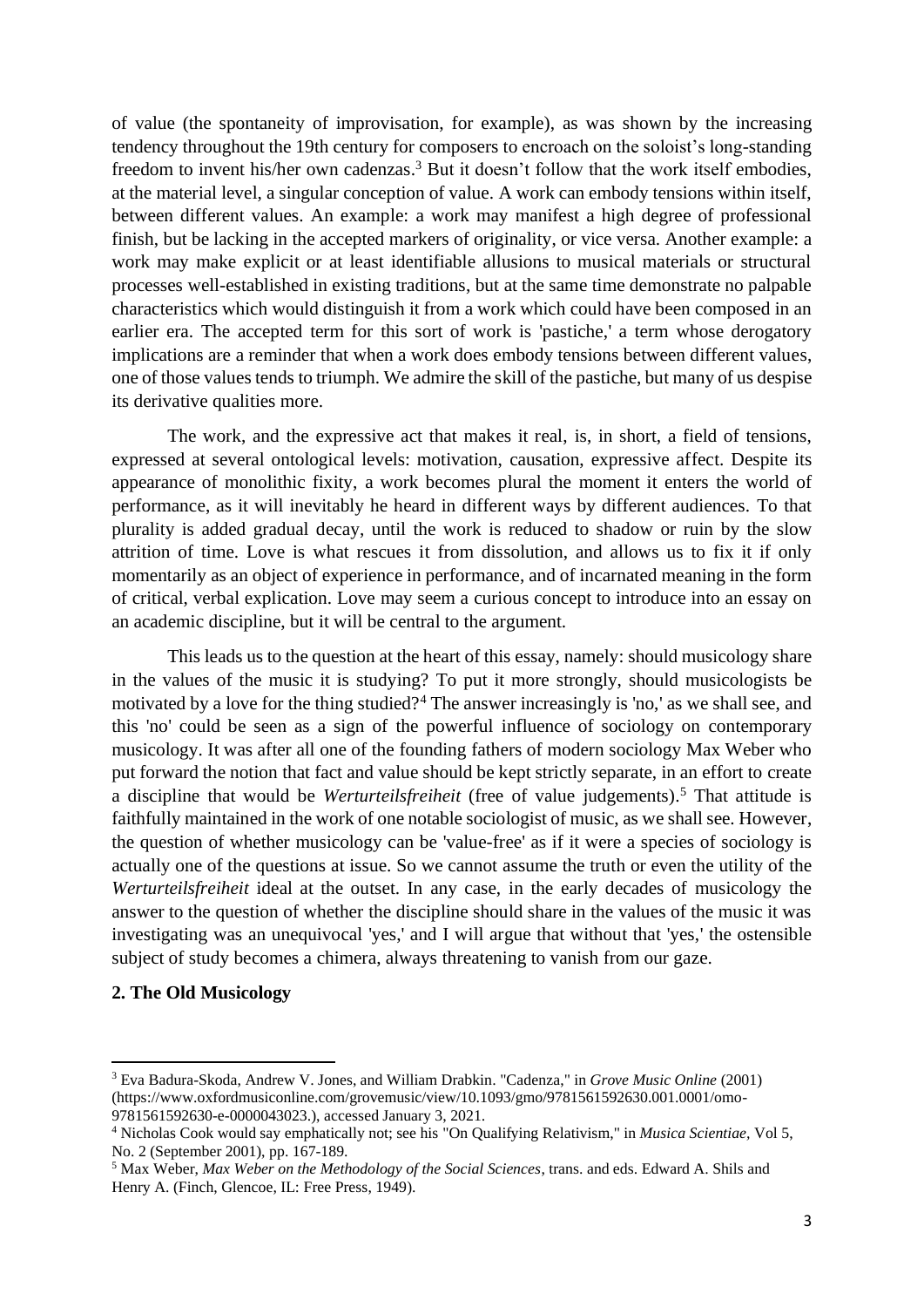In time, this internalising of the values of art music was shown in the most obvious way, by the choice of subject matter. It is true that the founders of the discipline of musicology envisaged that the whole of music would be its subject-matter – it was to be *Vergleichende Musikwissenschaft*. But though some pioneering work was done in the study of non-Western musics, the focus for of the discipline was overwhelmingly on Western art music.<sup>6</sup> This is not the place to rehearse the immense consequences for the discipline of that choice. However, there is one aspect of that focus which is insufficiently remarked on. Just as art music itself was a conjunction of practices which can be separately studied and mastered, each carrying a set of values which can be in a degree of tension with the others, so musicology was itself a bringing together of a number of disparate practices, each with its own standards of excellence, its own skill-sets, its own 'culture,' one could say. To mention just a few in Adler's formulation, there were palaeography, acoustics, organology and diplomatics.

Recently more tools have been added to the musicologist's armoury, such as analysis, a field pioneered by such thinkers as Hugo Riemann, Heinrich Schenker and Rudolph Reti.<sup>7</sup> Just as it was at the level of practice that a unity was forged out of competing values in the art of art music, so in musicology it was at the level of the total practice that a unity was forged out of this apparently incoherent yoking together of sub-disciplines with no common conceptual root. In that respect, the discipline internalised the essential, irreducible pluralism in the values of the thing studied, not merely by studying that plurality of things that embodied Western art music's value-set, but by enacting it, through its own plurality.

What grounded the plurality was a deeply felt engagement with the subject matter, mediated in part through a degree of practical engagement with its materials. This accounts for a feature of the university and conservatoire curricula of ' old musicology, ' which the advocates of more recent forms of musicology find embarrassing, namely the incorporation of significant elements of practice. Undergraduates were expected to master harmony and counterpoint, which included such demanding skills as composing a five-part mass in the style of Palestrina, or sight-reading a Strauss opera, or harmonising a chorale. These skills are disdained nowadays by many new musicologists as useful only to church organists or repetiteurs in opera companies.

What that view overlooks is that gaining even a modest proficiency in these skills brings in the vital element of embodied knowledge, for which discursive knowledge can never be a complete substitute. The basic idea of embodied knowledge, which is that we 'know more than we can tell,<sup>18</sup> goes hand-in-hand with the notion that to acquire it, one has to commit, if only

<sup>6</sup> Musicology might from the outset have taken the whole of music as its subject matter, had the lead of the French/Belgian 19th century school of musicology been followed (see François-Joseph Fétis, *Histoire de la Musique*, 1869-1875). In fact, the discipline followed the lead of Guido Adler in his "Umfang, Methode und Ziel der Musikwissenschaft" in *Vierteljahrsschrift für Musikwissenschaft* 1 (1885), pp. 5-20. His vision for the discipline hides a bias towards Western art music under an appearance of a systematic investigation of the entire realm of music, a bias which was perpetuated in the subsequent development of the discipline for at least a century. The existence of a separate discipline called ethnomusicology since the 1950s is sufficient evidence of this.

<sup>7</sup> Hugo Riemann, *System der musikalischen Rhythmik und Metrik* (Leipzig, 1903), Heinrich Schenker, *Fünf Urlinie-Tafeln* (Vienna, 1932); rev. 2/1969 by F. Salzer as *Five Graphic Music Analyses,* Rudolph Réti *The Thematic Process in Music* (New York, 1951).

<sup>8</sup> To use the well-known formulation of Michael Polanyi in his *The Tacit Dimension* (Chicago: University of Chicago Press, 1966), p. 4.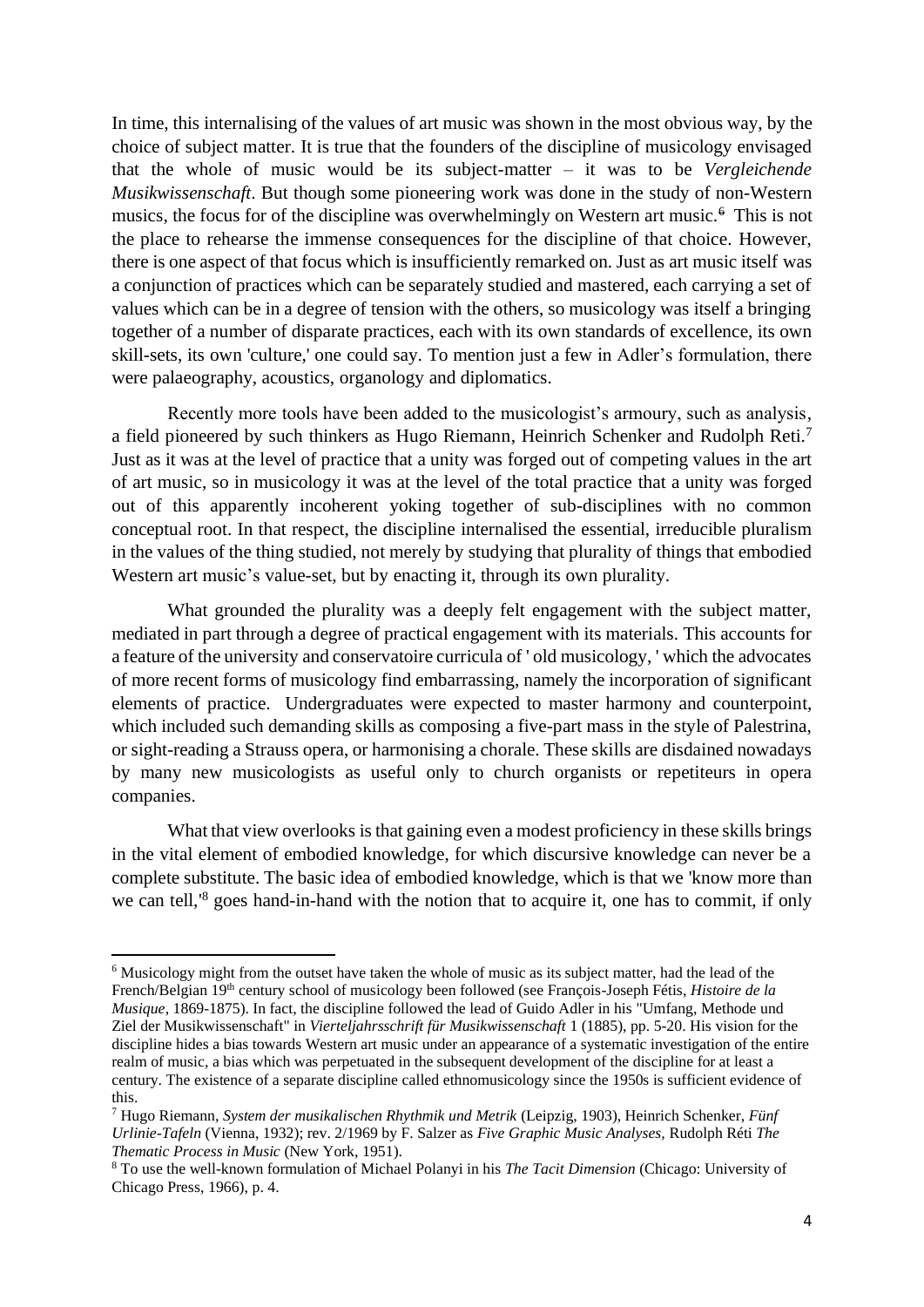temporarily, to a particular stance towards the world. <sup>9</sup> One cannot attempt to 'hypothetically' play a piano, or a West African thumb-piano – one has to commit oneself to making a genuine attempt to play the instrument, in order to succeed in playing it (or indeed to fail to play it). Only then will we gain the embodied form of knowledge that a musical instrument can give us (along with many other kinds).<sup>10</sup> Music, more than most other disciplines, shows how the act of commitment is an indispensable pre-condition for gaining a certain kind of knowledge.

Still, the skill-set taught in music faculties in the bad old days was indeed narrow, which is why it was enlarged over the decades, to include such things as the study of performance as well as scores, atonal harmony, electronic music, studio production and (more recently) music software, and of course the broadening of the curriculum to take in popular and non-Western musics. The ostensible motive for this enlargement was to demonstrate that university music courses were still 'relevant.' But the fact that these new skills took their place alongside the old ones, only partially displacing them, and the fact that they sat side-by-side in the curriculum with courses bearing such names as 'Understanding Music History'<sup>11</sup> perhaps shows something else; that the academics and practitioners who shaped these courses adhered to the belief that a set of practices can incarnate a set of values or – to put it more strongly – that the values inherent in a musical culture can only be understood by being first internalised and then asserted, through a set of practices.

However, the example I have given reveals that this assertion is becoming more and more a forlorn hope. Fifty years ago, the patchwork of disciplines could make sense. To pass from the study of Frescobaldi's notation, and thence to his harmonic practice, and thence to an unravelling of the cultural background to his organ music, and finally to playing it at the organ, is a coherent enterprise (as is a course connecting the history, analysis, and creation of electronic music). The forms of approach to the materials are mutually supporting. Fast forward to today, and we encounter curious clashes which are far from mutually supporting. To pass from an introductory course in the morning on 'Music and the Brain' to a course on Renaissance counterpoint or studio production or jazz improvisation in the afternoon is to risk a state of profound confusion. There is no affinity at the level of concept or practice between these activities. What binds them together? 'Music', of course, but it is striking that just as the concept music is being called on to work harder than ever, to hold together these increasingly disparate areas of knowledge and practice, it is being eviscerated from within. Intellectual history is full of ironies.

# **3. From Practice to Criticism**

It was this situation, *in statu nascendi*, that prompted Joseph Kerman to write his anxious survey of musicology entitled *Contemplating Music.* <sup>12</sup> Kerman could see that the discipline he had been trained in was losing its coherence. Its various sub-disciplines were in danger of

<sup>9</sup> The literature on embodied knowledge is now vast. Key texts are George Lakoff and Mark Johnson,

*Metaphors we Live By* (Chicago: Chicago University Press, 1980), Andy Clarke, *Being There: Putting Mind, Body and World Together Again* (Cambridge, MA: MIT Press, 1997). For a measured view of the more extreme claims of embodied cognition, see Fred Adams and Kenneth Aizawa, "Why the Mind is Still in the Head," in Philip Robbins and Murat Aydede, eds., *The Cambridge Handbook of Situated Cognition* (Cambridge, UK: Cambridge University Press, 2009), pp. 78-95.

<sup>&</sup>lt;sup>10</sup> For an example of this, see David Sudnow, *Ways of the Hand*, (Cambridge MA: MIT Press, 1993). <sup>11</sup> Compulsory first-year module for BMus students at Newcastle University 2019-20

<https://www.ncl.ac.uk/undergraduate/degrees/w304/#d.en.296264> accessed 27 September 2019

<sup>&</sup>lt;sup>12</sup> Known in the UK as "Musicology'. Joseph Kerman, *Musicology* (London: Fontana Press, 1986).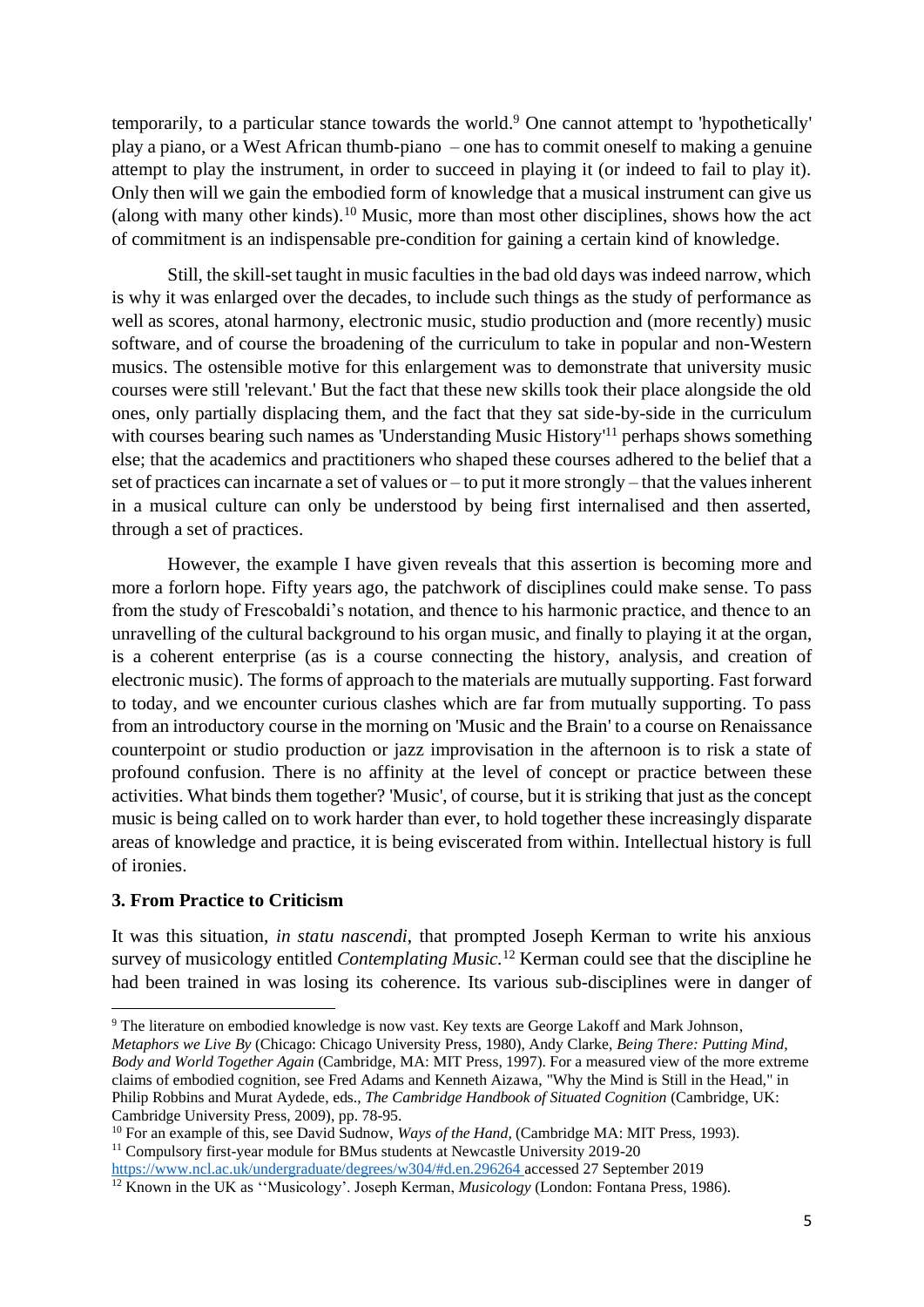becoming so elaborate, so sealed off in their own area of technical expertise, that they would soon lose touch with each other. Kerman instanced analysis as an example of a sub-discipline that was increasingly locked up within its own discourse, its findings shrouded in such a technically forbidding jargon as to be inaccessible to anyone but analysts.

By this date (Kerman's book was published in 1985) the idea that musicology might derive part of its coherence from a set of practical skills, which all its practitioners would share at some level, was already starting to look dated. The suggestion that musicology should properly be regarded as a branch of ethnomusicology (a term whose definition, scope and methods were and remain contentious) was already in the air,<sup>13</sup> and if that suggestion were generally accepted, what possible use would a grounding in H & C have? Would it in fact not prove to be a liability, giving a sense of being in grounded in 'nature' to ways of thinking about musical material that were in fact local and contingent and very far from natural?

Although Kerman never puts it in this way, his book could be seen as an attempt to provide a substitute for the old grounding in practice. That substitute was criticism, the act of critical appreciation and judgement that would bring together the scattered insights of the analysts, historians, organologists and so on. This unifying act of criticism presupposed a deep personal engagement with the music under discussion, an engagement which was even then thought to be a failure of scholarly decorum. Kerman noted the tendency among some of his colleagues to separate off their musical insights and passions from their scholarly work. 'I believe this is a great mistake,' he asserted stoutly. 'Musicologists should exert themselves towards fusion, not separation. When the study of music history loses touch with the aesthetic core of music, which is the subject matter of criticism, it can only too easily degenerate into a shallow exercise. At the same time, I also believe that the most solid basis for criticism is history, rather than music theory or ethnomusicology.... What I uphold and try to practise is a kind of musicology oriented towards criticism, a kind of criticism oriented towards history.'<sup>14</sup>

It is significant that Kerman opts for history as the basis of his interpretative form of musicology. Presumably he means that history of which the musical work forms a part, which is by and large an Occidental history. This would ensure that the two discourses (of criticism as applied to the work, and the history that supplies the grounding) are mutually supportive, avoiding on the one hand the analytical wastes of theory, and the relativizing gaze of ethnomusicology. No wonder Kerman's project for musicology now seems so forlorn. It is

<sup>&</sup>lt;sup>13</sup> The ethnomusicologist Bruno Nettl was a pioneer in the application of the ethnomusicological perspective to Western music, in e.g. "A Technique of Ethnomusicology Applied to Western Culture (Comments on Merriam, "Purposes of Ethnomusicology"')," in *Ethnomusicology*, Vol. 7, No. 3 (1963), pp. 221-4. By the early 21st century the view that this was a necessary and inevitable development, long overdue, was widespread, as reflected in the title of Nicholas Cook's article "We Are All (Ethno)musicologists Now," in Henry Stobart, ed., *The New (Ethno)musicologies* (Lanham, MD: Scarecrow Press, 2008), pp. 48-67. [Other key texts in the history of this process: Robert Faulkner, "Orchestra Interaction: Some Features of Communication and Authority in an Artistic Organization," in *Sociological Quarterly* 14 (1973), pp. 147-57; Catherine M. Cameron, "Dialectics in the Arts: Composer Ideology and Culture Change" (PhD dissertation, University of Illinois at Urbana-Champaign, IL, 1982). Modified version published as *Dialectics in the Arts: The Rise of Experimentalism in American Music* (Westport, CO, and London: Praeger, 1996); Klaus Wachsmann, "Applying Ethnomusicological Methods to Western Art Music," in *World of Music* 23 (1981), pp. 74-86; Christopher Small, "Performance as Ritual: Sketch for an Enquiry into the Nature of a Symphony Concert," in Avron Levine White, ed., *Lost in Music: Culture, Style, and the Musical Event* (London: Routledge, 1987), pp. 6-32; Henry Kingsbury, *Music, Talent, & Performance: A Conservatory Cultural System* (Philadelphia: Temple University Press, 1988)].

<sup>14</sup> Kerman, op. cit., pp. 18-9.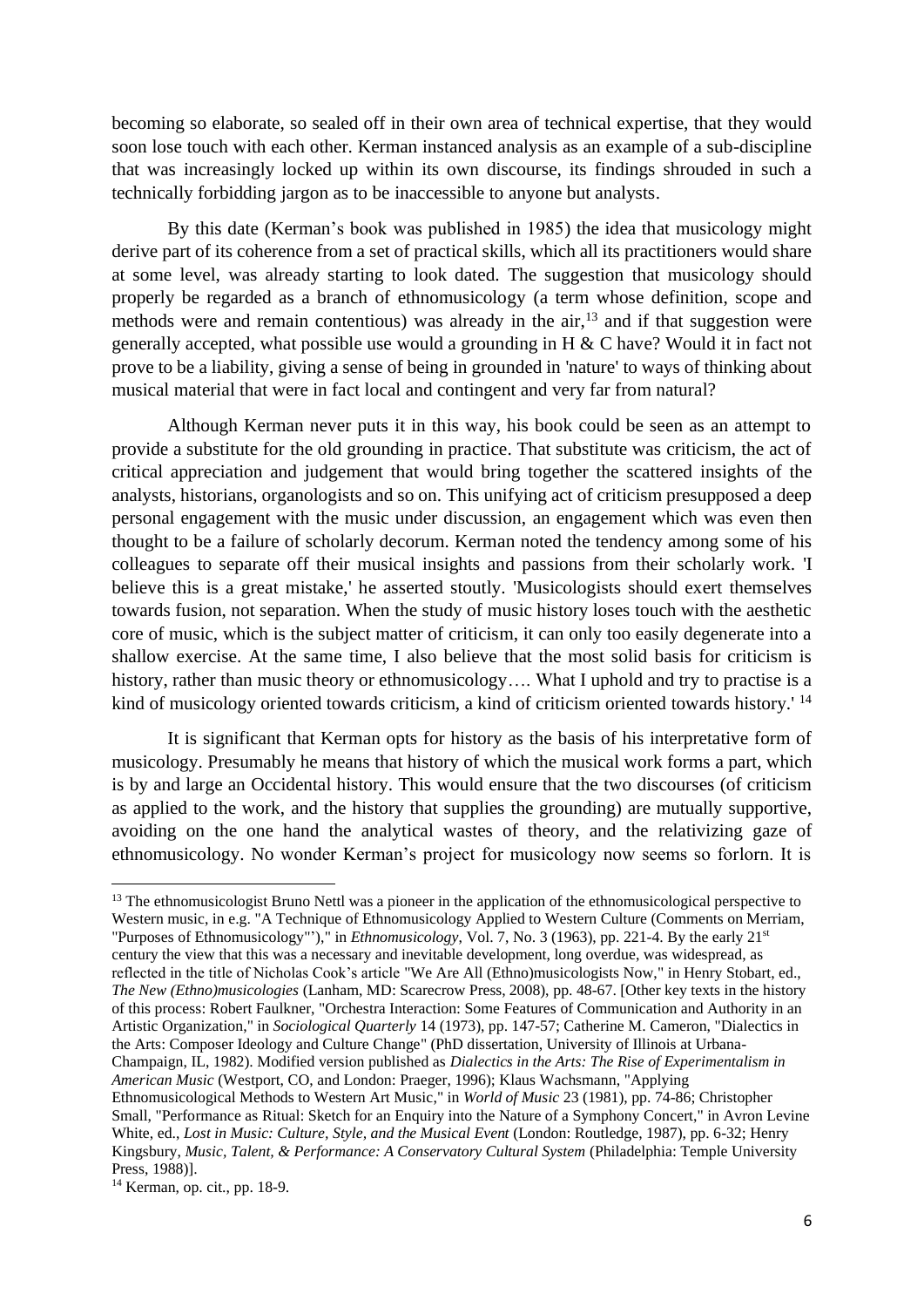politically unacceptable, on two levels. It reaffirms the importance of the work, an Occidental concept if there ever was one, and it privileges the Occidental history which creates the meaningful context for interpreting those works.

Kerman's was the most recent attempt to suggest an overall stance or orientation for the discipline of musicology, which is still focused on one particular tradition of music-making. It's fair to assume it will be the last. These days, musicologists eschew any grand ambitions of that kind. It is assumed that music (considered globally rather than through one tradition, an attitude which is now a given) is plural in its essence, a process with many modalities of existence, each of which is amenable to a different form of investigation, carried out in its own special discourse. This is profoundly different to the old dispensation, where the approaches to music were indeed many, but the thing studied was thought of as possessing the nature of a singularity, revealed – if only momentarily – in an act of imaginative engagement, performative or critical. It was in truth that thing named 'music', which when considered dispassionately 'from the outside' revealed itself partially, in many facets, each of which had to be approached in a different way.

This may be admirably democratic, but two problems arise, one epistemological, one political. The epistemological one is that, in a field where numerous mutually untranslatable discourses flourish, the idea that there is nevertheless something called 'music,' of which all these different discourses are the subject, starts to seem incoherent. How can we know there is something called 'music' existing prior to the various discourses, which so to speak underlies and unites them? There is no longer an unquestionable grounding of the discipline that stands outside any of the discourses that make it up – the 'absolute presupposition,' to borrow Collingwood's phrase<sup>15</sup>– and such things are now definitely out of favour.

The political problem is that, intellectual life being what it is, the ideal democracy of the discourses cannot be the truth of the situation. In the fight for academic prestige and funding, some discourses will always turn out to be more favoured than others. If the field of study has already been so disposed as to render the actual music invisible, then music will be among the losers, in that battle for existence in the academy. To survive it will need to hitch its wagon to a stronger discipline, more able to withstand the rough-and-tumble of academic life, and that creates the problem that, in allying itself to a politically more attractive discipline, musicology will end up being swallowed by it. There will be no shortage of contenders to fill that space in musicology that was once filled by a shared practice, through which a set of values was manifested.

### **4. The claims of Empirical Musicology**

We see one of the most powerful contenders in that branch of musicology known as 'empirical musicology.' Here the guiding paradigm is the scientific one, and no form of discourse has so much prestige and academic clout as this. So one should not be surprised to see a tendency within empirical musicology for the scientific form of discourse to assert its dominance over

<sup>15</sup> R. G. Collingwood, *An Essay on Metaphysics* (1940; revised ed. Oxford: Oxford University Press 1998).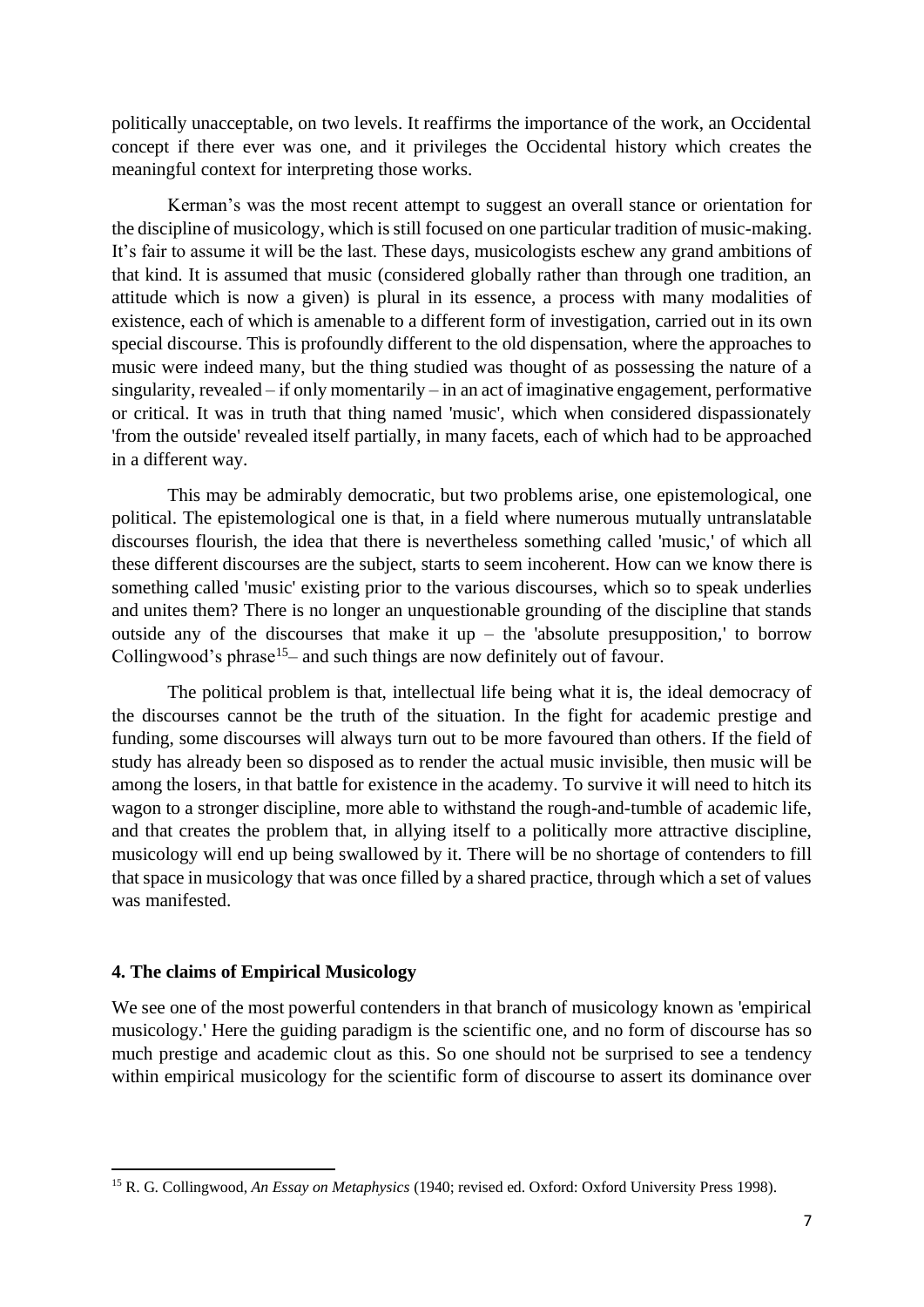others. One can see this it very clearly in the tendency's foundational text, *Empirical Musicology: Aims, Methods, Prospects* (2004), edited by Eric Clarke and Nicholas Cook. 16

The authors begin by questioning the findings of old musicology, which they admit was empirical at the most general level of description, but which—they say—tended to transfer habits of large risky generalisation learned in data-poor fields to data-rich ones. 'There may be many musicological certainties that would not survive a systematic engagement with the available data, '<sup>17</sup> they declare. The constant reiteration of the term 'data' carries the mind willynilly towards the new more favoured form of discourse, one where 'data' counts for more than any other source of knowledge. Using that term presupposes that musicology derives its knowledge from data, but that is a presupposition that could be questioned. It could be argued that in many cases the units of knowledge of musicology – the facts it deals in – are essentially qualitative, mediated in some way by an act of interpretation.

This opening gambit is typical of the way statements that once belonged to an interpretative discourse are briskly re-described in the language of science. There is another on the previous page, where the authors characterise '…the trial-and-error process by which music-analytical interpretations develop, with observation leading to interpretation and interpretation in turn guiding observation' as 'a model of close, empirically regulated reading.' 18 There is something intuitively odd about this formulation. Perhaps this is how the authors feel music-analytical interpretations really ought to develop, but the model seems implausible when applied to any notable musical-analytical interpretations that actually exist. It's hard to see any evidence of the 'trial-and-error' method in Lawrence Dreyfus's explication of Bach's rhetorical view of music,<sup>19</sup> or Susan McClary's interpretations of  $17<sup>th</sup>$ -century Italian madrigals<sup>20</sup> – not to mention Donald Tovey's explication of Beethoven's string quartets.<sup>21</sup>

These examples remind us – if we need reminding – that musical-analytical interpretations are an untidy mix of different sorts of evidence and different styles of reasoning, which cannot be assimilated to an empirical method, however generously that term is interpreted. They carry conviction by their power to give explanatory coherence to a range of phenomena, not by being proved or disproved by the patient enumeration of thousands of confirming or disconfirming instances, each of whose status as such will in any case remain arguable.

A humanistic interpretation invites assent for its explanatory power, particularly if it proves that the interpretation can be fruitfully applied to new bodies of evidence. But Cook and Clarke want to go further. They want the predictive power of a proper scientific theory, and suggest it could have such a power, in their discussion of Marion Guck's thought experiment about a key harmonic move in the 2nd movement of Mozart's G Minor Symphony K 550. The move hinges on a surprising intrusion of a Cb, which first appears in bar 2, and then more strikingly at bar 53, where it launches a startling new harmonic trajectory. They tell

<sup>16</sup> Erik Clarke and Nicholas Cook, eds., *Empirical Musicology Aims, Methods, Prospects* (Oxford: Oxford University Press 2004), p. 4.

 $17$  Ibid.

<sup>18</sup> Ibid., p. 3.

<sup>19</sup> Lawrence Dreyfus, *Bach and the Patterns of Invention* (Cambridge MA: Harvard UP, 1996).

<sup>&</sup>lt;sup>20</sup> Susan McClary, *Desire and Pleasure in Seventeenth-Century Music* (Berkeley: University of California Press, 2012).

<sup>&</sup>lt;sup>21</sup> Donald Tovey, *Essays in Music Analysis: Chamber Music*, ed. H.J Foss (Oxford: OUP 1944, new ed., 1966).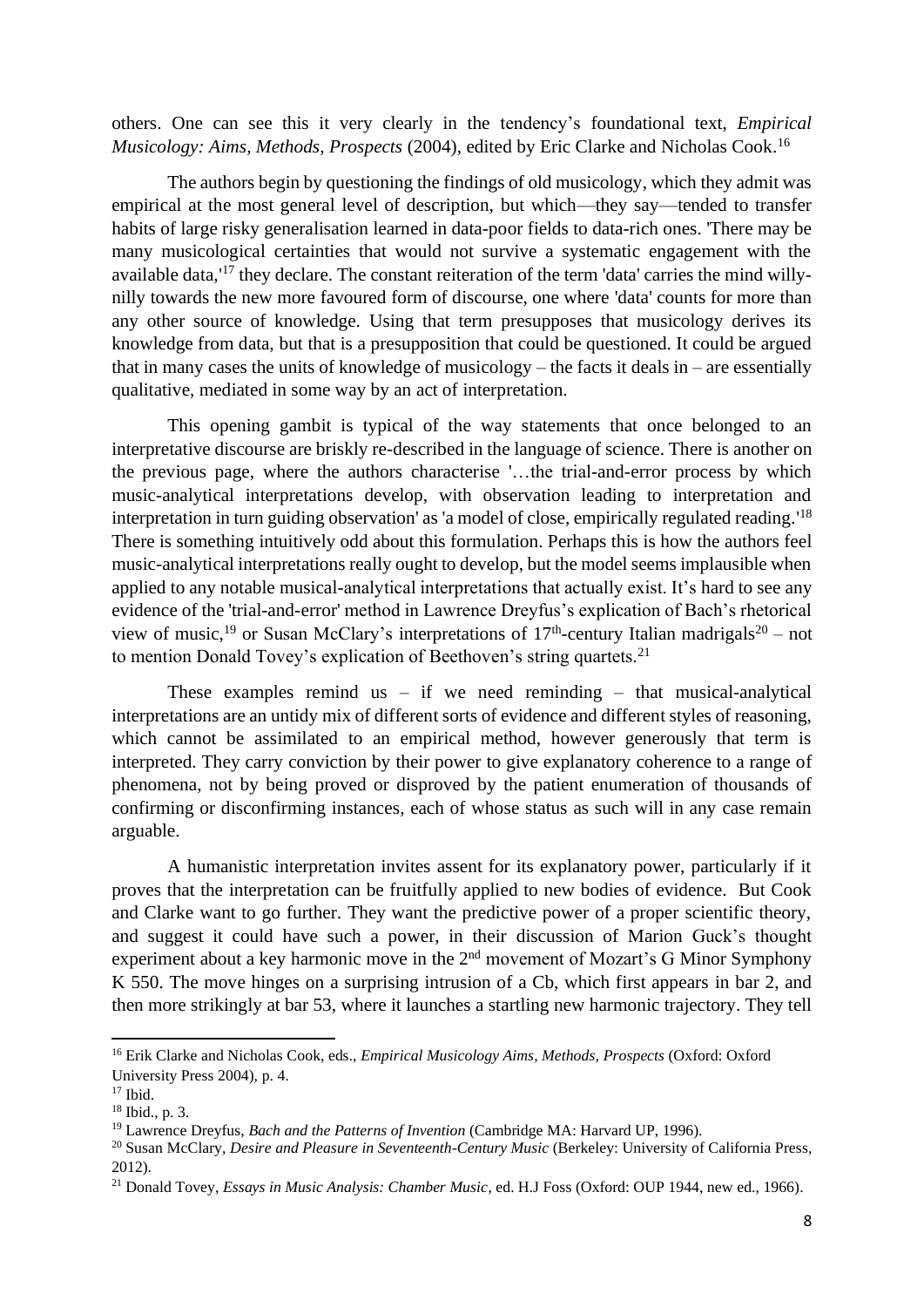us that Guck 'likens the Cb to an 'indomitable immigrant,' 'conspicuously foreign to the tonal environment of the movements, but eventually assimilated within it and even ultimately serving to transform it...<sup>'22</sup> They conclude that Guck 'describes a way in which she can hear the music, and invites her reader to share her experience.'

By saying this the authors of *Empirical Musicology* acknowledge what is obvious to the reader, namely that Guck's suggestion is an admirable example of good old-fashioned criticism, carried out with enormous skill and poetic suggestiveness. But they want to move us on from that view. So they re-describe it as 'a discovery procedure resulting in a replication of experience,' which could lead to a measure of 'intersubjective agreement.<sup>'23</sup> In the space of a few lines we have been transported into an entirely different discourse, one with an appealingly scientific ring, which will lend Guck's statement an entirely different form of authority. The key word is 'replication,' but it's surely the wrong word in this context, because every listener will experience that 'immigrant' Cb in a different way. The experience of hearing and understanding such a complex phenomenon as a harmonically vagrant note requires a sophisticated grasp of tonal grammar and a particular 'cultural competence.' Given that every listener's musical experience and 'competence' varies, there's no way such a complex cognitive operation could be 'replicated.' If it could be, the experience of hearing Mozart's G minor symphony would never change, and the history of music reception would grind to a halt. It should be said that Guck herself has an old-fashioned positivist view of her craft, as befits a disciple of Milton Babbitt, and so slips sometimes into scientistic-speak herself – as when she declares 'if your hearing matches mine, my description ... provides a means, however implicit, to codify it<sup> $24$ </sup> A code in information theory is a way of specifying an algorithmic relationship between the members of one set of symbols and a set of 'referents,' or another set of symbols. It is therefore essentially mechanical. What Guck offers is an imaginative re-hearing of a piece of music, which by its nature can never be reduced to a code. This suggests that the empiricalscientific strain in musicology today has its ancestry in positivist ways of thinking of the mid 20<sup>th</sup>-century—which these days we are sternly advised to eschew. Another irony of intellectual history!

The confusion of discourses revealed in this passage is a problem everywhere in musicology, which is now a babble of competing schemes of explanation and interpretation. To which some might retort—what's new? Did I not begin by asserting that musicology has always been a babble of discourses, to honour the hybrid nature of music itself, which is at once a cultural artefact, a form of social interaction, and a conceptual apparatus with elaborate formal properties? Indeed I did; the essential difference with respect to the situation today is the erosion of the bedrock that once supported that plurality. It is this that makes musicology's current predicament new and dangerous. That erosion has created a power vacuum, which explains why some of the discourses in the babble are not content to live alongside the others. They want to rule the roost, and—as already pointed out—their power is as much political as intellectual. The tendency of the scientific discourse to re-describe the humanistic one in its own terms is one example, but this at least leaves the musical object (whether conceived as text

 $22$  Clark and Cook, op. cit., p. 5.

<sup>23</sup> ibid., p. 5.

<sup>24</sup> Marion Guck "Rehabilitating the Incorrigible," in Anthony Pople, ed., *Theory, Analysis and Meaning in Music,* (Cambridge: Cambridge University Press, 1994), p. 64.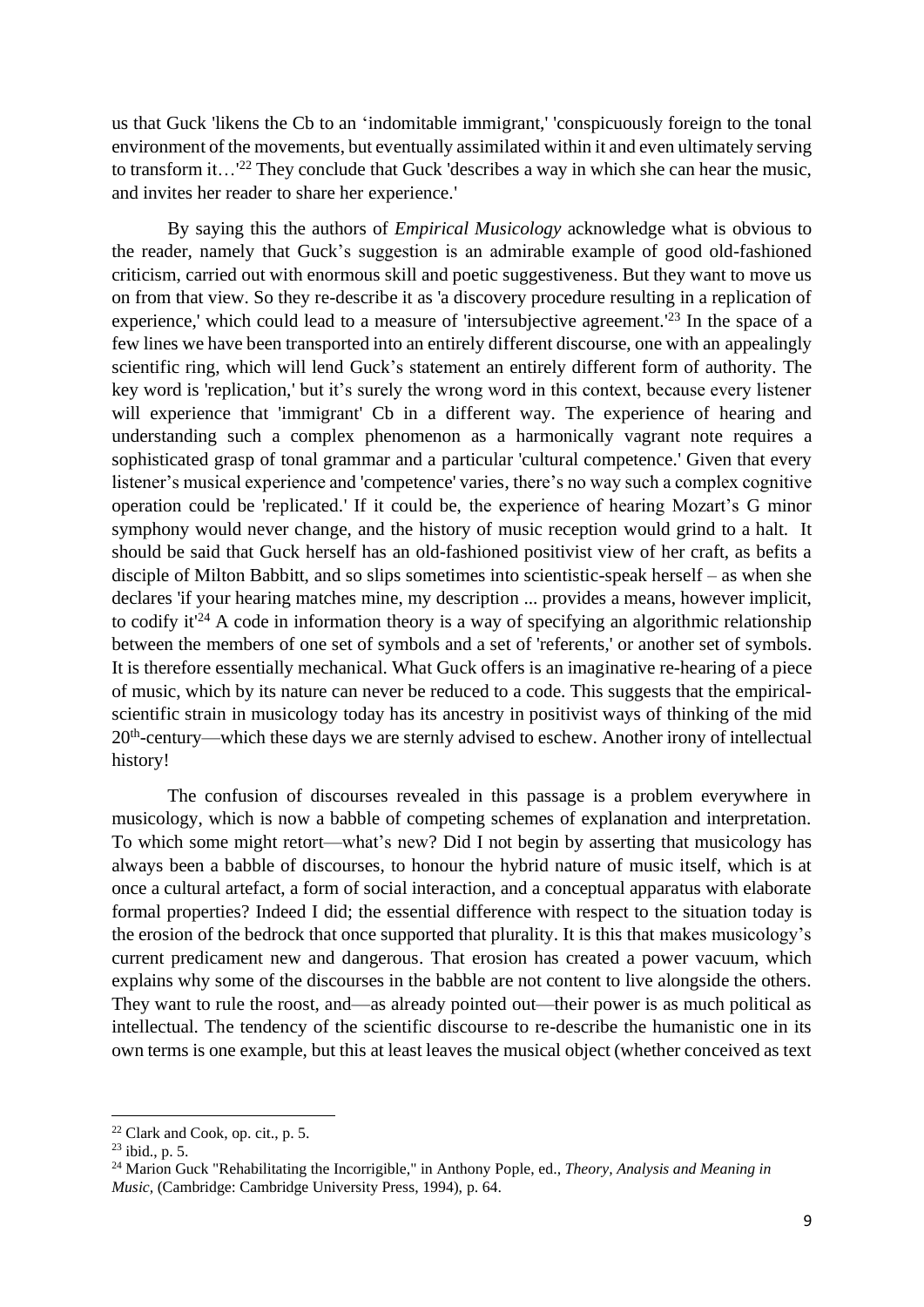or the act that renders the text into sound, or performance *tout court*) intact, as an entity to be responded too, criticised, interpreted, analysed, or whatever.

### **6. The claims of sociology**

More insidious is the attempt to reconceive musicology as a species of sociology. This threatens to dissolve the musical realm into something else; a set of social actions together with their associated meanings. First comes the switch of attention away from musical objects to musical performances, the so-called 'performative turn' Nicholas Cook describes the turn well in his essay 'Between Process and Product.<sup>'25</sup> He sums up the shift of focus this turn entails as follows:

…instead of seeing musical works as texts within which social structures are encoded we see them as scripts in response to which social relationships are enacted: the object of analysis is now present and selfevident in the interaction between performers and in the acoustic trace that they leave.<sup>26</sup>

For anthropologist Georgina Born this doesn't go far enough. In her 2010 essay 'For a Relational Musicology: Music and Interdisciplinarity, Beyond the Practice Turn' she advocates a more thorough-going encounter between musicology and the many intellectual resources so far untapped in sociology and anthropology. This will not be, cannot be, a simple purloining of the insights of one discipline by another. Rather, what is needed is something she admits will be difficult for many to accept – '...the radical stance of the agonistic-antagonistic mode, which suggests that addressing music as immanently social and cultural requires a break – an epistemological shift in our understanding of all musics, an approach that is irreducible to the addition of the antecedent (sub)disciplines, since all will be changed in the process.<sup>'27</sup>

It's an intoxicating prospect, but once the delirium has worn off, hard questions present themselves. One is the nature of the contribution that 'old' or even New Musicology could make in this Grand Concert of the disciplines. Born tries to reassure worried musicologists, by asserting that music has plenty to offer. She declares that 'anthropology, sociology and history stand as much to be transformed by an orientation towards music and music's mediation of social, cultural and temporal processes as do the music disciplines through growing exchanges with the social sciences and history.<sup>'28</sup> But note the asymmetry of this relationship. She names three disciplines which stand to be transformed by an encounter, not with the discipline of musicology, but with music – music as already reconceived in the sociological and anthropological ways Born is advocating in her essay.

It's a tiny slippage, one that could pass un-noticed, but it is actually very revealing. The skill set of musicology, and the forms of embodied, institutionalised knowledge that it has built over the generations, would stand in the way of this conceptual realignment. So they would surely be an early casualty of it (ironically enough, a striking piece of evidence for this lies in

<sup>25</sup> Nicholas Cook, "Between Process and Product: Music and/as Performance," in *Music Theory Online,* Vol 7 No. 2 (April 2000), [www.mtosmt.org/issues/mto.01.7.2/mto.01.7.2.cook.html](http://www.mtosmt.org/issues/mto.01.7.2/mto.01.7.2.cook.html), accessed October 10, 2019. <sup>26</sup> Ibid., p. 9.

<sup>&</sup>lt;sup>27</sup> Georgina Born, "For a Relational Musicology; Music and Interdisciplinarity, Beyond the Practice Turn," *Journal of the Royal Musical Association*, Vol. 135, No. 2 (2010), pp. 205-243. http://dx.doi.org/10.1080/02690403.2010.506265

 $28$  Ibid., p 23.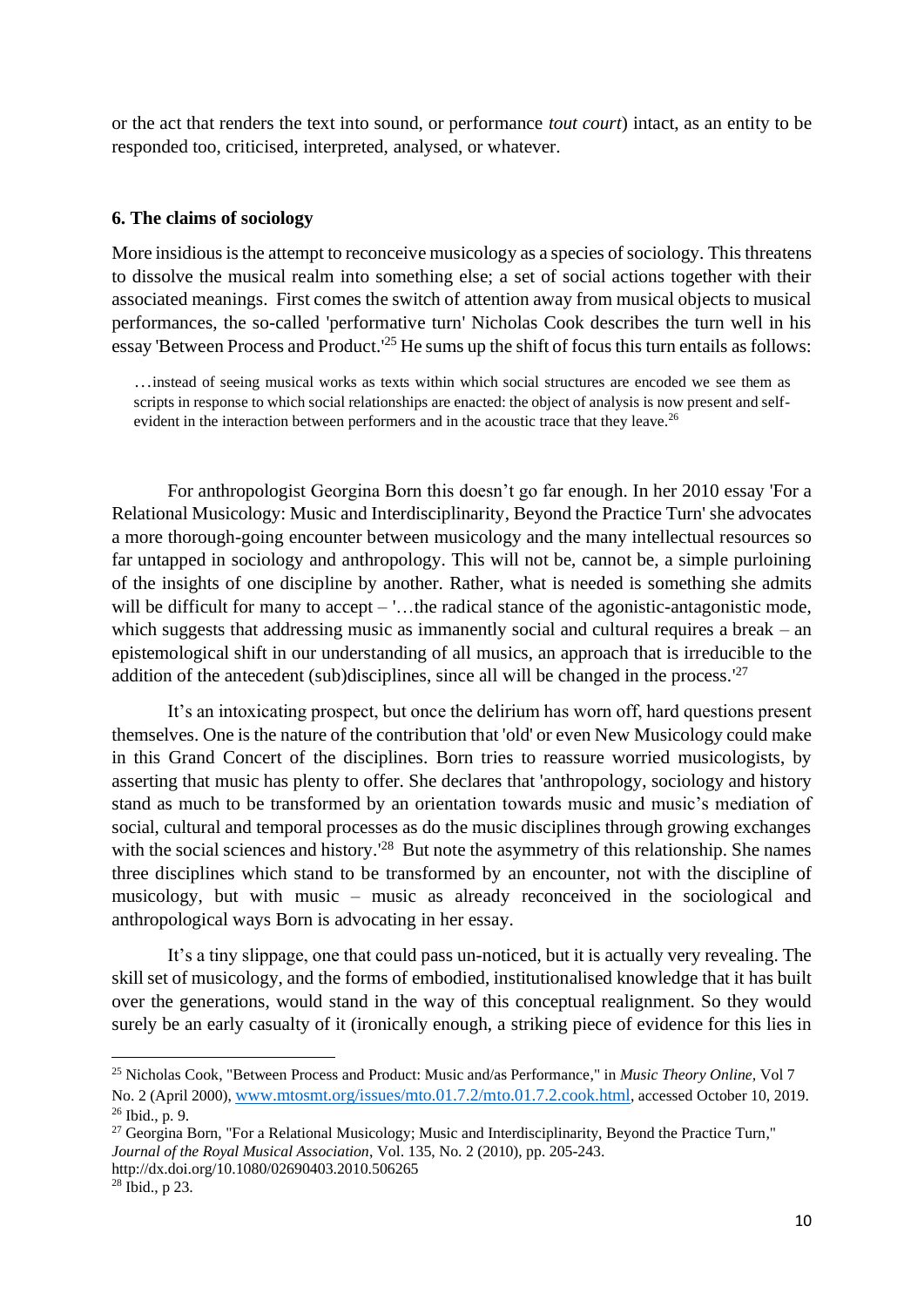Born's well-known study of IRCAM, whose chief flaw is its lack of a solid grounding in the musical substance of the work undertaken in the institution she criticises).<sup>29</sup> The physical manifestation of this knowledge, in such things as scholarly editions, libraries and faculties of music, practice rooms, auditoria and studios may also be under threat in a world of 'relational musicology' that has no use for them.<sup>30</sup> There is a further aspect, one which brings us to the nub of this essay. This is what one might call the disposition or motivation of the practitioner. People who become musicologists have in the past done so because they have an enormous love for music *per se*, a love which in their case happens to express itself through intellectual curiosity rather performing or composing, though they may have these motivations too (the fact that traditional definitions of musicology place the discipline alongside these two activities in a triumvirate nicely illustrates the point that they have a common root).<sup>31</sup>

That much could be said of any discipline. Chemists have a fascination for chemistry, lawyers for the law. What makes musicology different (though perhaps not unique) is the correlative emotion of pleasure. Musicologists very commonly take pleasure in musical patterns, at least some of them. The aspect of fascination or curiosity has a vitally instrumental function; without it the business of enquiry could hardly begin. The second motivation, that of pleasure, is more problematic, because it seems on the face of it to be at best dispensable, and at worse seriously misleading. It bestows a value on the object of study, without stopping to justify or even explicate that value. When it comes to musicology, we cannot decide what to do about pleasure. Kerman's stout defence of it, referred to above, had its defenders even among the New Musicologists. One of that tendency's leading lights, Lawrence Kramer, declared that 'the last thing a post-modernist musicology wants to be is a neo-Puritanism that offers to show its love for music by ceasing to enjoy it.' <sup>32</sup> In a debate with Gary Tomlinson in Current Musicology Kramer acknowledged the post-modernist imperative to treat musical works as 'worldly' through and through. At the same time he defended the critical approach advocated by Kerman, reminding us that 'we cannot understand music "in context," thick or otherwise, if we have no means of representing concretely what the music does as utterance,' and declared that close reading is important in order to 'trace out the interrelations of musical pleasure, musical form and ideology. Not to pursue that possibility is tantamount to denying…the two cardinal historically grounded truths, that music (or art) is meaningful and music (or art) gives pleasure.<sup>133</sup> Gary Tomlinson, in his response to Kramer's essay, chides the author for offering 'a musicology still conceived as a means to illuminate our own aesthetic experiences,' and urges us to 'dredge up our usual impassioned musical involvements from the

<sup>29</sup> Georgina Born, *Rationalizing Culture: IRCAM, Boulez, and the Institutionalization of the Musical Avant-Garde*. (Berkeley, California: University of California Press, 1995). See the review by Richard Hermann, "Reflexive Postmodern Anthropology meets Musical "Modernism"," in *Music Theory Online,* Vol. 3, No. 5, [https://mtosmt.org/issues/mto.97.3.5/mto.97.3.5.hermann.html,](https://mtosmt.org/issues/mto.97.3.5/mto.97.3.5.hermann.html) accessed October 11, 2019

<sup>&</sup>lt;sup>30</sup> It's worth pointing out that Nicholas Cook has proposed a different conception of relational musicology in"Anatomy of the Encounter: Intercultural Analysis as Relational Musicology," in Stan Hawkins, ed., *Critical Musicological Reflections: Essays in Honour of Derek B. Scott* (Aldershot: Ashgate, 2012), pp. 193-208.

<sup>&</sup>lt;sup>31</sup> E.g Frank Ll. Harrison in his essay "American Musicology and the European Tradition" declares that 'Traditionally the function of musicology has been in the first place to contribute to the fostering of composition and performance by adding to the sum of knowledge about music.' In Frank Ll Harrison, Mantle Hood and Claude V Palisca, eds., *Musicology* (Englewood Cliffs, NJ: Prentice Hall, 1963), p. 7.

<sup>32</sup> Lawrence Kramer, "The Musicology of the Future," in *Repercussions*, Vol. 1, No. 1 (1992), p. 9.

<sup>&</sup>lt;sup>33</sup> Lawrence Kramer, "Music Criticism and the Post-Modernism: In Contrary Motion with Gary Tomlinson," in *Current Musicology* 53 (1993), p. 31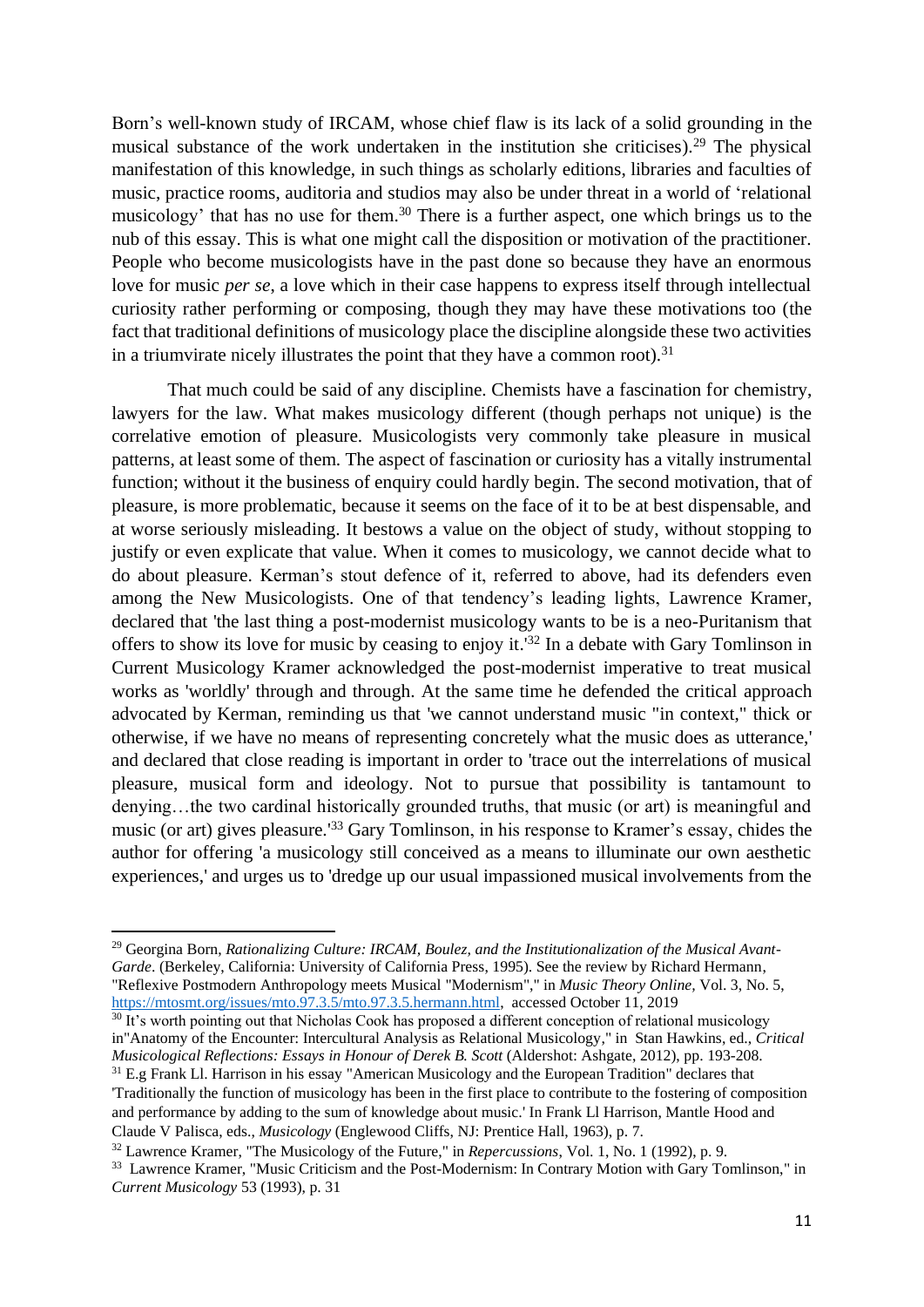hidden realm of untouchable premise they tend to inhabit, and …make them a dynamic force – to be reckoned with, challenged, rejected, indulged in, whatever – within our study.<sup>'34</sup>

In other words, pleasure cannot be taken as a measure of interest or value, in and of itself. That would be to 'valorise one's aesthetic preferences,' something about which Born takes a more negative view. 'I am always struck,'she says, 'by the way colleagues in film studies will study only films that they intend to valorise aesthetically or politically.<sup>'35</sup> For her this is emphatically the wrong way round, and she has no hesitation in declaring anthropology's and sociology's stance on this issue to be ethically superior as well as epistemologically more fruitful: 'Anthropology and sociology—in their initial suspension of questions of value, in researching the nature and the differentiation of value judgments, the existence of local contestations and controversies over value in any culture, and in the possibility of an eventual return, after all this, to address value anew—in all this, I suggest, anthropology and sociology inhabit a less idealist and parochial, more informed and subtler epistemological universe, one that is emphatically non-relativist while being undergirded by value pluralism.<sup>136</sup>

Here—if one can untangle the gnarled prose—Born reveals the nub of her project; to dethrone the value-system 'old' musicology shares with the other 'old' humanities, and install a new one, taken from sociology and anthropology. Should we follow her, agree that musicology's unthinking 'valorisation' of its subject-matter was always reprehensible, and admit that finally the truth is out?

Perhaps it is not so simple. That puzzling final phrase, with its assertion that value pluralism is 'emphatically non-relativist,' taken together with the reference to a mysterious 'return' to 'address value anew'—a 'return' which all the previous work of relativisation has surely rendered deeply problematic—should give one pause. They suggest at the very least that the question of value in the sociological enterprise is a difficult one, fraught with potential antinomies and pitfalls. What of the sociologist's commitment to his/her own set of values, above all the notion that the pursuit of truth is an absolute good, even though the truths revealed in any particular sociological enterprise will only be local and temporary? (If the sociologist is sceptical of the very idea of truth, taking the view that truth is only what is 'true-for-me,' or true within a certain discourse, that is still a commitment). Is this over-arching value to be put in inverted commas, along with the value-systems encountered in the social structures being examined, or does it somehow survive the sociologist's own relativizing gaze? If it does survive, it raises an interesting and challenging thought; that the sociological and anthropological enterprises are animated and guided by values which are not themselves explicable within the terms of the discipline itself. The pursuit of truth is not, ultimately, a value that can be subjected to a sociological explanation. It lies outside the purview of any particular sociological enterprise; it is a given, without which the whole enterprise would dissolve into a paralysed scepticism.

Musicology too has (or had) its given value, which lies outside any particular musical practice under observation, and is not explicable within it. It is the rock on which the enterprise is built, namely the musicologist's passion for music, embodied  $-$  as it must be  $-$  within one

<sup>&</sup>lt;sup>34</sup> Gary Tomlinson, "Musical Pasts and Postmodern Musicologies: A Response to Lawrence Kramer," in *Current Musicology* 53 (1993), p. 24

<sup>35</sup> Born, op. cit., p. 217.

<sup>36</sup> Ibid., pp. 217-218.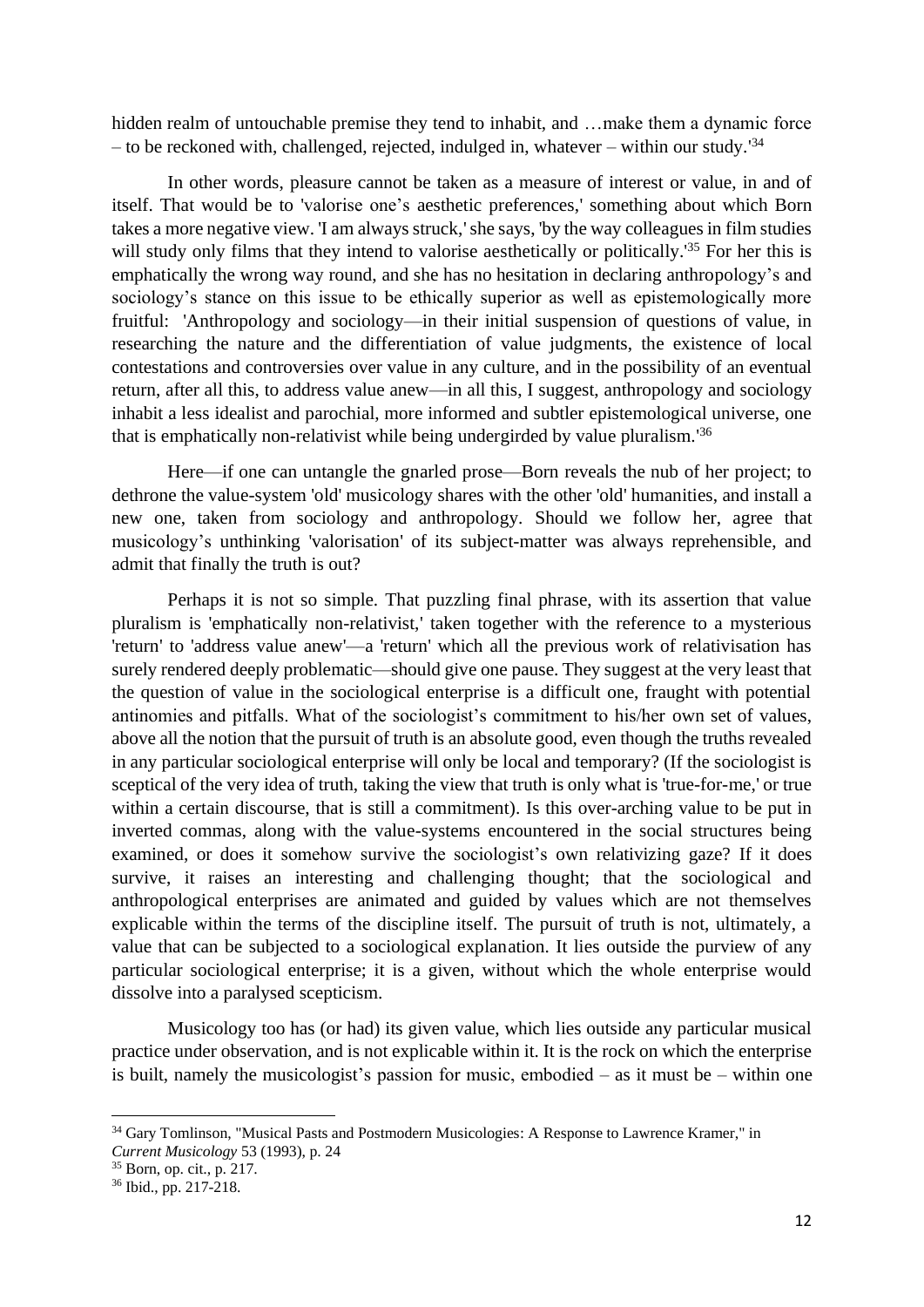particular cultural manifestation, but not totally explicable within it, and certainly not forever limited to it. This is the over-arching truth to which he or she clings – the conviction that music *per se* exists, and that it has value by virtue of that independent existence. (It should be clear by now what I mean by music *per se*: it is that form of cultural activity which creates forms of ordered sound, whose sounding qualities and formal properties are a form of intrinsic interest, beyond any social or other function they may serve) $37$ . It is a passion that serves the knowledgegaining ambitions of musicology, just as surely as the sociologists' commitment to the notion of truth, or at least to following a particular knowledge-gaining method serves the epistemological ambitions of sociology. Without the promptings of pleasure and appetite and passion, the work of musicology cannot even begin; but it does not mean we have to rest content with their deliverances.

Charles Rosen discusses this problem with that mixture of facetiousness and levelheaded reasonableness that so exasperates the New Musicologists. He quotes Gary Tomlinson's observation that ethnomusicologists (of the old kind) tended to transfer 'onto the musics they study precisely the western presumptions – of internalism, formalism, aestheticism, transcendentalism – that we need to question.<sup>'38</sup> 'This transference does sound very wicked,' agrees Rosen, 'but of course the ethnomusicologist properly starts by trying to enjoy the music he is studying, relating it to the music he already knows, and he gradually widens his experience and loses his deplorable prejudices as he becomes more deeply involved with his field.' 39

To declare, at the outset, that this self-enlightenment is impossible, and that to begin with a set of 'deplorable prejudices' means to be forever enslaved by them, is unwarranted pessimism. In any field in which aesthetics is involved, film studies as much as music, not to make use of one's passions is epistemologically debilitating – more than that, it is a denial of the essential self which in the long run can only be damaging to the researcher, and therefore to the work itself. One even wonders whether psychologically it is a sustainable option for a career, to be constantly putting one's appetites and preferences in inverted commas. It would be less painful to leave the field altogether, or move to a different part of sociology where questions of aesthetics do not arise. To quote Rosen again, 'without a passionate involvement in a particular form of music, an involvement largely unquestioned and unchallenged, the field of musicology will shortly become uninhabited.<sup>140</sup>

Under the new dispensation, this would no longer be true. The field of musicology would be densely habited with sociologists and anthropologists. That being the case, knowledge of and practical competence in handling the materials of music (however conceived) will no longer be relevant. On the contrary, not to be well-versed in solfeggio will become a positive advantage, as it will reduce the danger that these new 'musicologists' (for once the scare quotes seem unavoidable) might apply the mind-set and values of this knowledge and skill set to the music they are studying. Musicology departments will over time become increasingly staffed by 'analphabetics,' well versed in the theories of Bourdieu and

<sup>37</sup> For an elegant conceptual definition of music *per se*, see Jerrold Levinson, "On the Concept of Music," in *Music, Art, and Metaphysics: Essays in Philosophical Aesthetics* (Cornell University Press, 1990), pp. 267–278. <sup>38</sup> Tomlinson, op. cit., p. 24.

<sup>39</sup> Charles Rosen, "The New Musicology," in *Critical Entertainments: Music Old and New,* (Cambridge MA: Harvard University Press, 2000), p. 270.

<sup>40</sup> Rosen, op.cit., p. 272.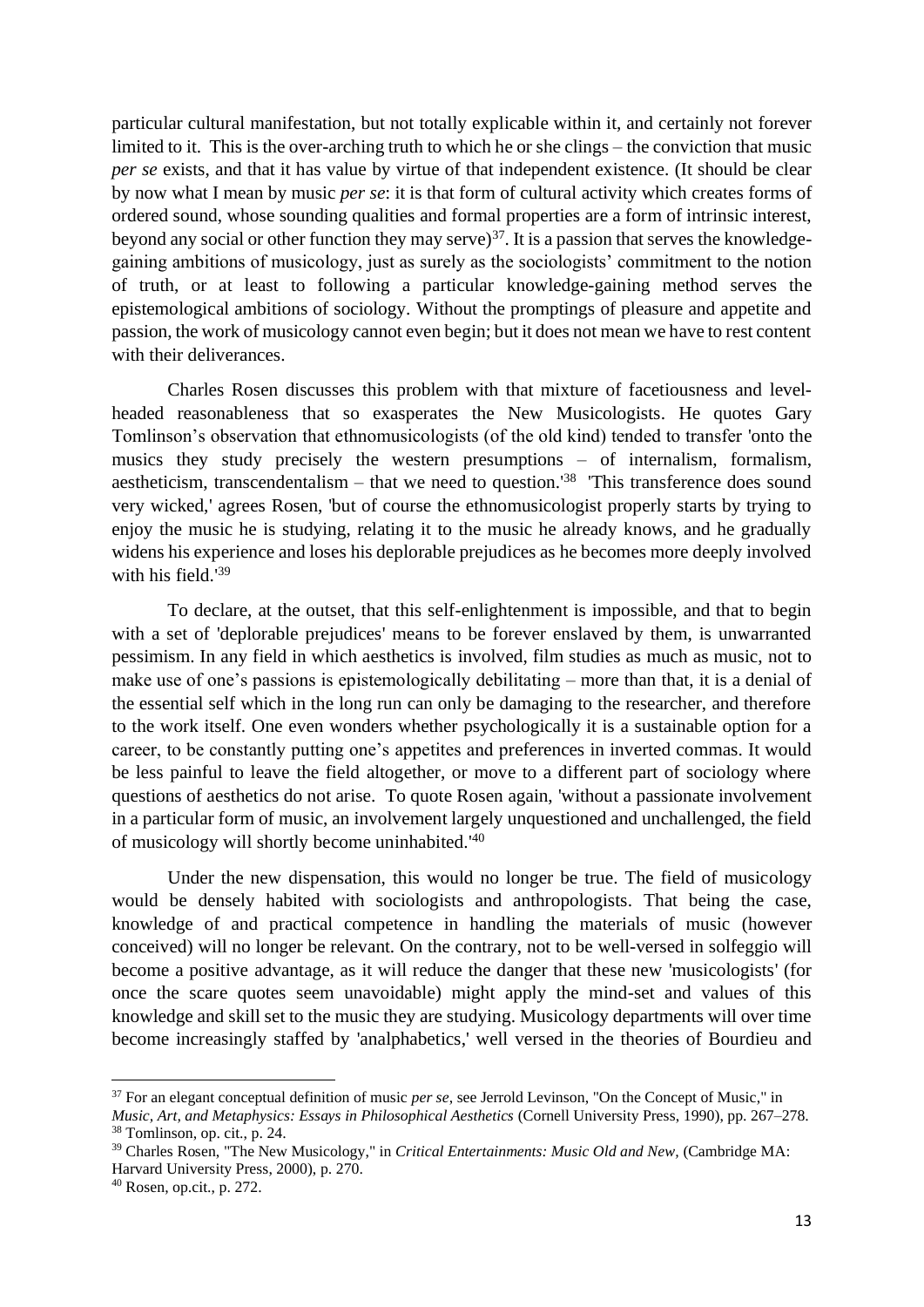Foucault but unable to say what counterpoint is, or to spell a G major chord, or hear the heterophony in a Balkan folk song.

### **7. Musicology in the post-disciplinary academy**

These are the issues (some of them at least) raised by Born's somewhat scanty consideration of 'old' musicology, at the local level of the discipline itself, in her essay on 'relational musicology.' Then there is the global issue of disciplines in general, and how they are to be surmounted in the post-disciplinary universe that beckons. The transformation of musicology she says 'cannot be confined to the conversation between the music subdisciplines. Instead, they require us to look outside, beyond the archipelago, to the key adjacent disciplines – the next-nearest knowledge continents – that lie beyond musicology; that is, to the sciences of the cultural, social and temporal, which is to say, anthropology, sociology and history.'

In making her plea for musicology to become merely part of a congeries of disciplines, Born could be seen to be musicology's saviour. To flourish in the academy any discipline has to join the great interdisciplinary adventure, given that—to quote Julie Thompson Klein interdisciplinarity has become 'ubiquitous, the "mantra du jour" in discussion of American higher education' (and not just American).<sup>41</sup> Disciplines are held by many to be relics of a bygone era, unfit for the modern era of 'post-modern knowledge.' <sup>42</sup> On all sides one hears calls for the 'post-disciplinary university.' As the *Introduction to the Oxford Handbook of Interdisciplinarity* puts it, 'attempts to understand the world or any part of it need to be interand transdisciplinary in nature – even if this means that we lose the comfort of disciplinary guarantees of expertise.' 43

Given all this one cannot avoid the thought that in making her bid for relational musicology at precisely this moment, Born has demonstrated that her proposed new discipline is as much a product of political forces as intellectual ones. Relational Musicology would after all be the interdisciplinary discipline *par excellence*, calling on not just the sub-disciplines of popular music studies, practice studies, feminist music theory and ethnomusicology but also on the wider areas of sociology and anthropology. It claims to eschew value judgements about high and low art, a big advantage in an educational landscape where everyone – heads of faculties as well as research grant committees – is anxious not to be seen to be reinforcing old value systems and hierarchies.

It's hard not to imagine, when the time comes to allocate scarce research funds for musicology, that projects based on a 'relational musicology' stance would not sweep all before

<sup>41</sup> Julie Thompson Klein, *Creating Interdisciplinary Culture: A Model for Strength and Sustainability* (San Francisco: Jossey Bass, 2010), p. 153, quoted in Jerry A. Jacobs, *In Defense of Disciplines* (Chicago: Chicago University Press, 2016), p. 2

<sup>&</sup>lt;sup>42</sup> In, for example, Paul Forman, "On the Historical Forms of Knowledge Production and Curation: Modernity entailed Disciplinarity, Postmodernity Entails Antidisciplinarity," in *Osiris* 27 (2012), pp. 56-97.

<sup>43</sup> Robert Frodeman, Julie Thompson Klein, and Carl Mitchem, eds., *The Oxford Handbook of Interdisciplinarity* (Oxford: Oxford University Press, 2010), p. xxxv. The slyly pejorative word 'comfort' encourages the view that adhering to a discipline is a moral as much as an intellectual failing. For a more balanced view of expertise, see Tom Nichols, *The Death of Expertise: The Campaign Against Established Knowledge and Why it Matters* (New York and Oxford: Oxford University Press, 2017).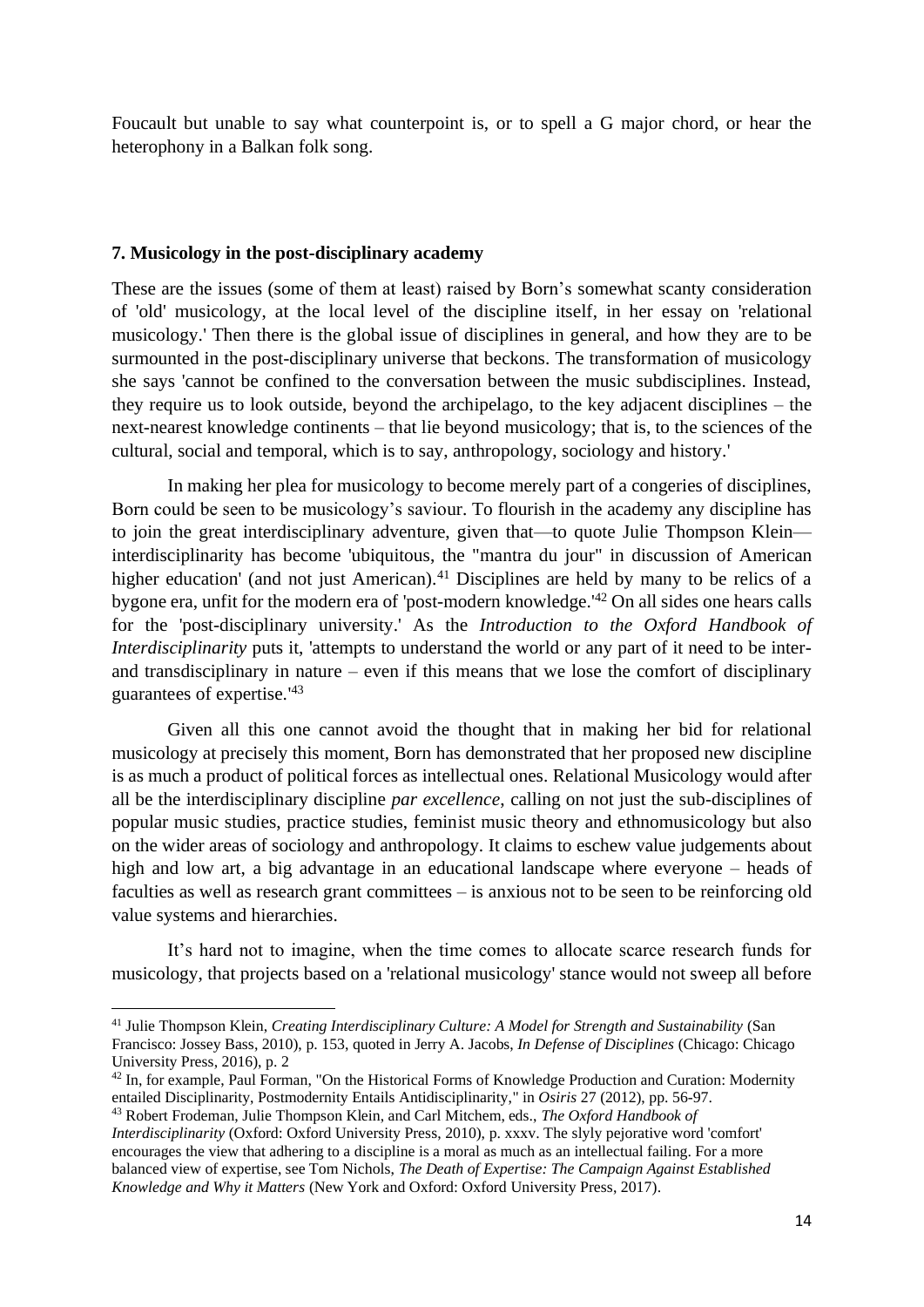them. And if that happens, would relational musicology not become a discipline of its own, in institutional terms? As Jerry Jacobs remarks, 'rather than reverse (sic) the long trend towards ever greater specialization, the creation of the latest round of new fields only hastens its advance.<sup>'44</sup> It would surely not be long before relational musicology acquired precisely those institutional markers that devotees of interdisciplinarity insist should be relegated to history; scholarly associations, peer-reviewed journals, conferences, graduate courses. And with these would come claims on institutional funds.

To declare that the old dispensation of long-established disciplines had a political dimension is reasonable enough. What is not reasonable is to imply that politics is the only thing that has kept and continues to keep the disciplines in business. At the institutional level, the disciplinary model continues to prove its worth, as is shown by the tendency of interdisciplinary studies to replicate the institutional structures of disciplines. As Jacobs reminds us, 'communities of like-minded researchers develop norms regarding evidence and interpretation, values regarding the importance of problems to be solved and issues to be addressed, hierarchies of reputation and reward – in short, disciplinary-like systems of social control. Either interdisciplinarity recreates similar communities…or chaos ensues; no community, no rules, no boundaries, no differentiating good from bad, typos from intended spellings, enduring insights from implausible suggestions.<sup>145</sup>

It can be further argued that the continuing success of traditional disciplines rests on a firm epistemological principle, namely that conceptual stability is the *sine qua non* of knowledge growth. Stanley Fish's 1989 essay 'Being Interdisciplinary is so very hard to do' may no longer be widely read, but it has lost none of its force. His argument is that interdisciplinarity offers the illusion of intellectual freedom, but in fact merely replicates the irksome confinement of the old disciplines, while offering none of their compensating advantages of conceptual stability. 'The interdisciplinary impulse finally does not liberate us from the narrow confines of academic ghettos to something more capacious; it merely redomiciles us in enclosures that do not advertise themselves as such.' 46

# **8. Conclusion**

The new enclosures so generously offered to musicology by the cognitive scientists and the sociologists and the anthropologists do indeed seem capacious, when compared to the musty confined 'ghetto' the discipline used to live in. But however diligently we explore these new territories, however many interesting incidental discoveries are made there, however far we pursue those ever-receding horizons, the possibility remains that one particular conceptual illumination – the most important one, surely, for any discipline calling itself 'musicology' – will remain forever out of reach. A genuinely new conception of what 'the musical' consists of will never be forthcoming, because such a thing requires at the outset a commitment both to a particular value system as enshrined in a particular musical tradition (a commitment which can widened and surmounted, but never repudiated), and a love of the musical acts and occasions to which that tradition gives rise.

<sup>44</sup> Jacobs, op. cit., p. 136.

<sup>45</sup> Ibid., p. 146.

<sup>46</sup> Stanley Fish, "Being Interdisciplinary Is So Very Hard To Do," in *Profession* (1989), pp. 15-22.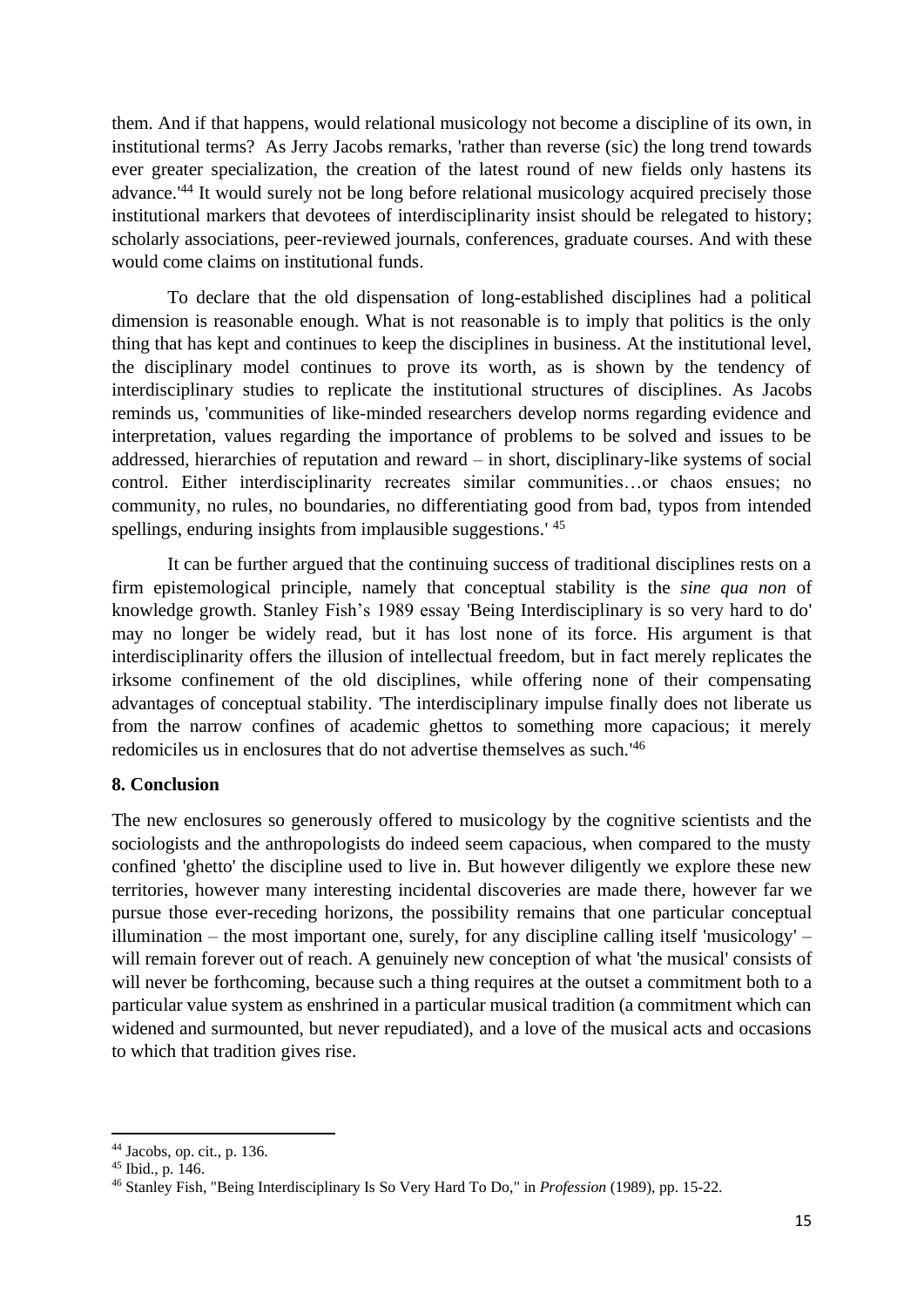Such a commitment would need to be tempered constantly by an awareness that the chosen musical tradition is a creation of historical contingencies, and that not all of its values will seem valuable from our standpoint. 'Reflective commitment,' making use where necessary of theoretical approaches is the ideal—a difficult task to be sure, but it will seem impossible only to those who prefer the easier and less personally risky course of keeping their distance from the tradition in question, by applying some form of catch-all empirical investigative method. Applying a *cordon sanitaire* around the subject-matter in this way is actually an evasion, and to repeat—the work of musicology only begins with a commitment, an exertion of imaginative *Einfühlung* (feeling with) as originally described by Herder<sup>47</sup>, and embodied in more recent times in the interpretative discipline we call hermeneutics.

It is this critical/interpretative stance, practised alongside the acquiring of embodied knowledge by engaging with musical practices, that musicology needs to cling to. Without one or other of those approaches, or both, musicology will become a never-ending anxious search, pursued everywhere except the place where the desired thing might be found, perpetuated by an endlessly prolonged deferral of the personal engagement without which that thing can never become real.

This is not to assert that musicology could or even should return to a golden age before the practice and ethnomusicological 'turns,' a golden age which surely never existed. The investigation of music through the lens of other disciplines such as ethnography has already yielded a wealth of new insights. Musicology cannot stand aside from demands that curricula be decolonised, and in any case the globalised nature of musical production and experience requires an approach that is as pluralistic as the subject-matter has itself become in recent decades. But to admit all this does not in any way commit one to the further step, of denying the importance of that part of the musical occasion that is sung, or played on instruments, and which meets the ear. Laudan Nooshin warns against a 'fetishist focus on music as sound<sup>148</sup> but it is surely an equally grave sin to discount sound completely – because after all the sound of music is never merely sound, it is takes on formal and expressive qualities in the lives and ears and minds of those who make and witness it. It follows that an engagement with those sounds is essential, if music is to retain its ability to 'answer back' to the hypotheses of the ethnographer, the sociologist, the cognitive scientist or whomever.

The question then becomes: which or whose materials? I would say that it should be the aim of musicological departments to aspire to a condition of being musically polyglot, or at least bilingual. Students should be required to engage, in both a practical and critical way, with the musical materials of at least two widely contrasted traditions. This would inculcate a dual form of knowledge of each tradition, which is both engaged and embodied, and critical and distant. If the discipline embraced this aim it would, over time, lend a coherence to university departments and curricula which—in the no doubt laudable pursuit of methodological and

<sup>47</sup> Most explicitly in "This Too a Philosophy of History for the Formation of Humanity," in *J.G. Herder: Philosophical Writings*, trans. and ed. Michael N. Forster (Cambridge: Cambridge University Press, 2002), pp. 272-358

<sup>48</sup> Laudan Nooshin,"Happy Families? Convergence, Antagonism and Disciplinary Identities or "We're all God knows what now" (Cook 2016)." Paper presented at the City Debate, 'Are we all Ethnomusicologists now?', City University London, June 1, 2016.

[http://openaccess.city.ac.uk/id/eprint/14817/1/Laudan%20Nooshin.%20Happy%20Families%3F%20Convergen](http://openaccess.city.ac.uk/id/eprint/14817/1/Laudan%20Nooshin.%20Happy%20Families%3F%20Convergence%2C%20Antagonism%20and%20Disciplinary%20Identities.%20City%20Debate.%201.6.16%20.pdf) [ce%2C%20Antagonism%20and%20Disciplinary%20Identities.%20City%20Debate.%201.6.16%20.pdf,](http://openaccess.city.ac.uk/id/eprint/14817/1/Laudan%20Nooshin.%20Happy%20Families%3F%20Convergence%2C%20Antagonism%20and%20Disciplinary%20Identities.%20City%20Debate.%201.6.16%20.pdf) accessed September 30, 2019.